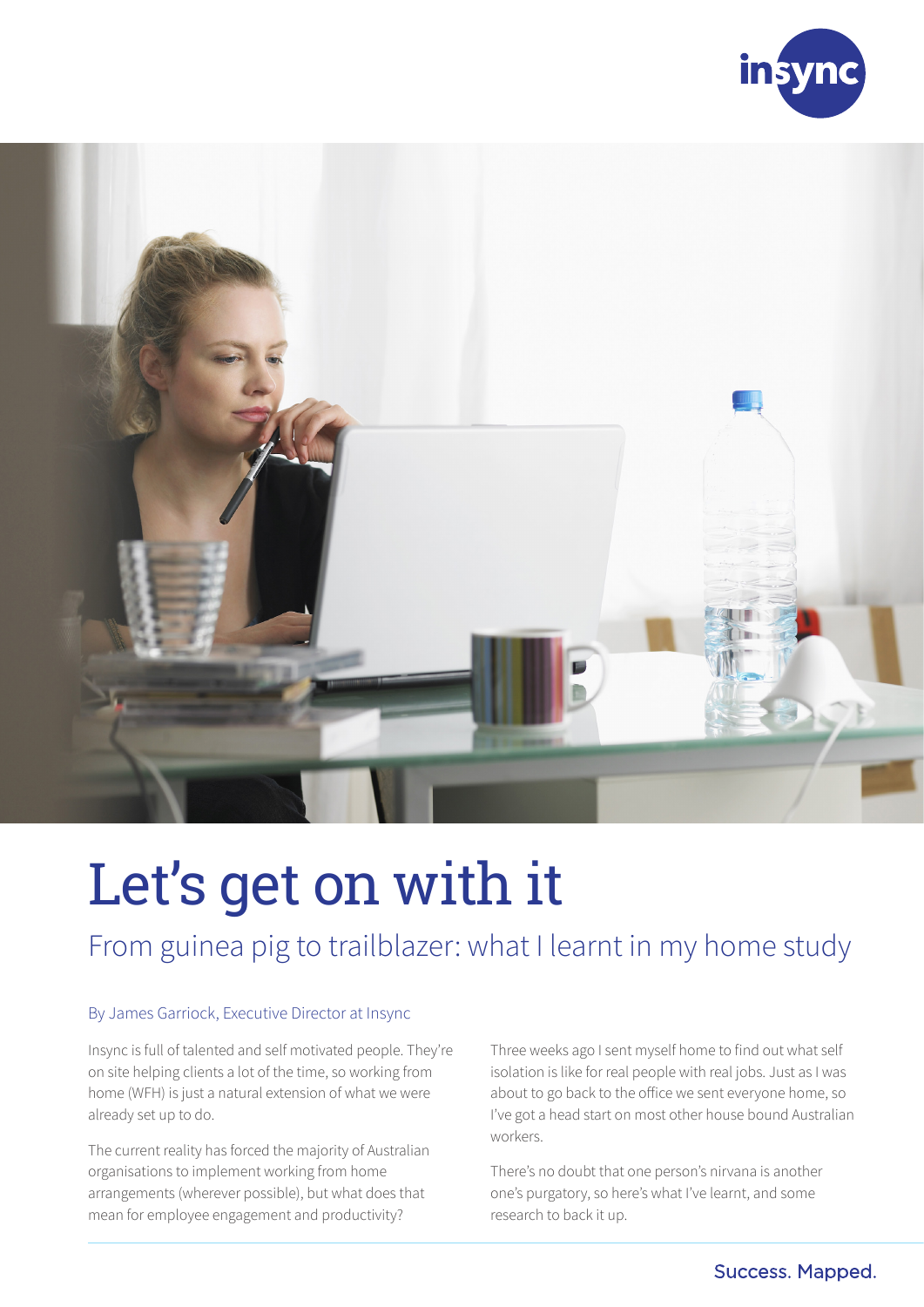# **2** Don't 2 Do

- **1.** Spend your whole day obsessing about C-19. Let's face it, we have evolved as a species to focus on threats – the ones who ignored threats got taken out of the gene pool. That's why you are tempted to keep the news feed and the social media feed on all day. Don't. Just don't. Your evolutionary instincts are working against you here and no good will come of it. You need to get your work done more than ever before; with purpose and with verve and positivity.
- **2.** Comment on what you can see over other people's shoulders. They invited you to a work meeting, not into their house.
- **3.** Let work take over your life. Now that work and home are not physically separated don't let work get in the way of the other things that keep you healthy, namely: sleep, exercise, good eating and social contact. 22% of people who work remotely have trouble "unplugging". Keep in mind that most people have never spent a fortnight working from home in their entire life. We're all learning together.
- **4.** Let your relationships with your work colleagues become all about work. The reason why teams work well under pressure is that members have built up trust and respect for one another. If you don't have casual interactions with your workmates then resilience and trust can be eroded.
- **5.** Micro-manage your team. Remote workers are more likely to be micromanaged, which means managers are focusing on inputs rather than outputs. Rise above, have faith in your team and they'll deliver the outputs and outcomes you need. More than three quarters of people actually say they are more productive when working remotely, so let them get on with it.

- **1.** Bring a businesslike attitude to working from home. Get to work on time, wear reasonably businesslike clothes and speak in a businesslike manner.
- **2.** Check in on your colleagues. In a given day you probably spend 15 minutes engaged in what is sometimes known as "informal neighbouring". But more than half of people who work from home report that their colleagues treat them differently. Their biggest concern is that things are being said about them behind their backs. 42% report that they don't get enough support. The deadly combination is for people who are prone to anxiety, live alone, are introverted and perfectionists. If you're one of them, know thyself and force yourself to get in human touch with a colleague every few hours. If you have them in your team then reach out to them regularly.
- **3.** Turn your web cam on, don't just make phone calls. Face to face contact matters, a video call is almost always better than an audio call.
- **4.** Think a little bit about your background. I once held a webinar with 17 different organisations and someone not only left their webcam on, but folded their underwear while watching. I don't think anyone saw my presentation until she'd finished.
- **5.** Move your pets. My colleague has the world's loudest cockatiel – only directors of horror films have access to louder shrieks than this tortured animal puts out every six seconds. High pitched sounds carry more through computer audio than they do when you're in the room with them.
- **6.** Turn off your on-screen notifications. At some point you're going to be sharing your screen and your clients don't need the news that your partner has secured Australia's last toilet roll.

#### **The last "DO" on this list is perhaps the most important of all. DO press on.**

Make business decisions, lead with confidence, inspire others, avoid paralysis, keep spending. If we all keep going then the economy will keep going too. Delay is death. If everybody delays their takeaway coffee for two months then our cafes will be wiped from the map.

If there is money to be spent and business decisions to be made, be part of the solution by making them and moving on. Our society and our economy need confidence like never before and that's something we can all be part of.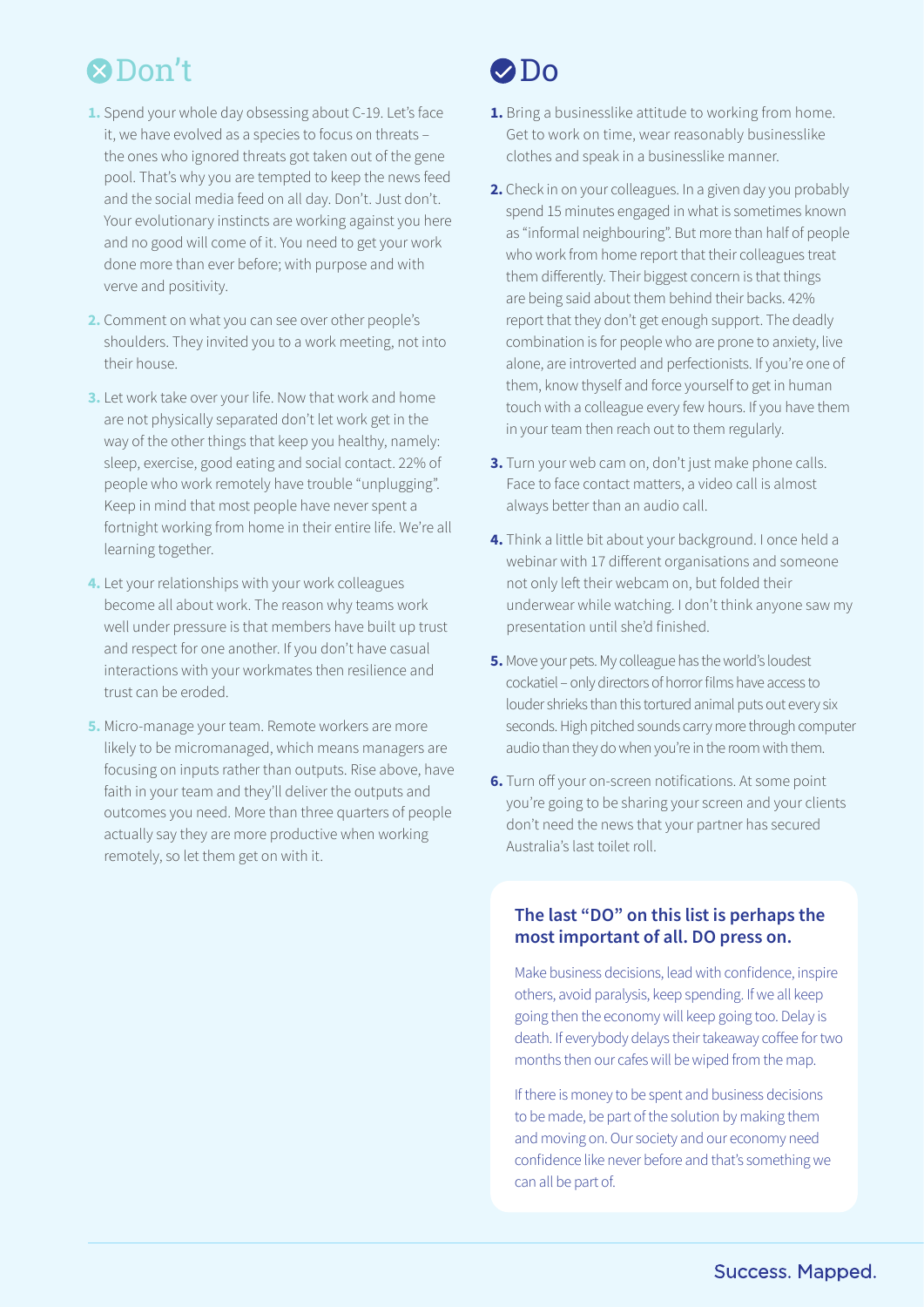

and productivity

K.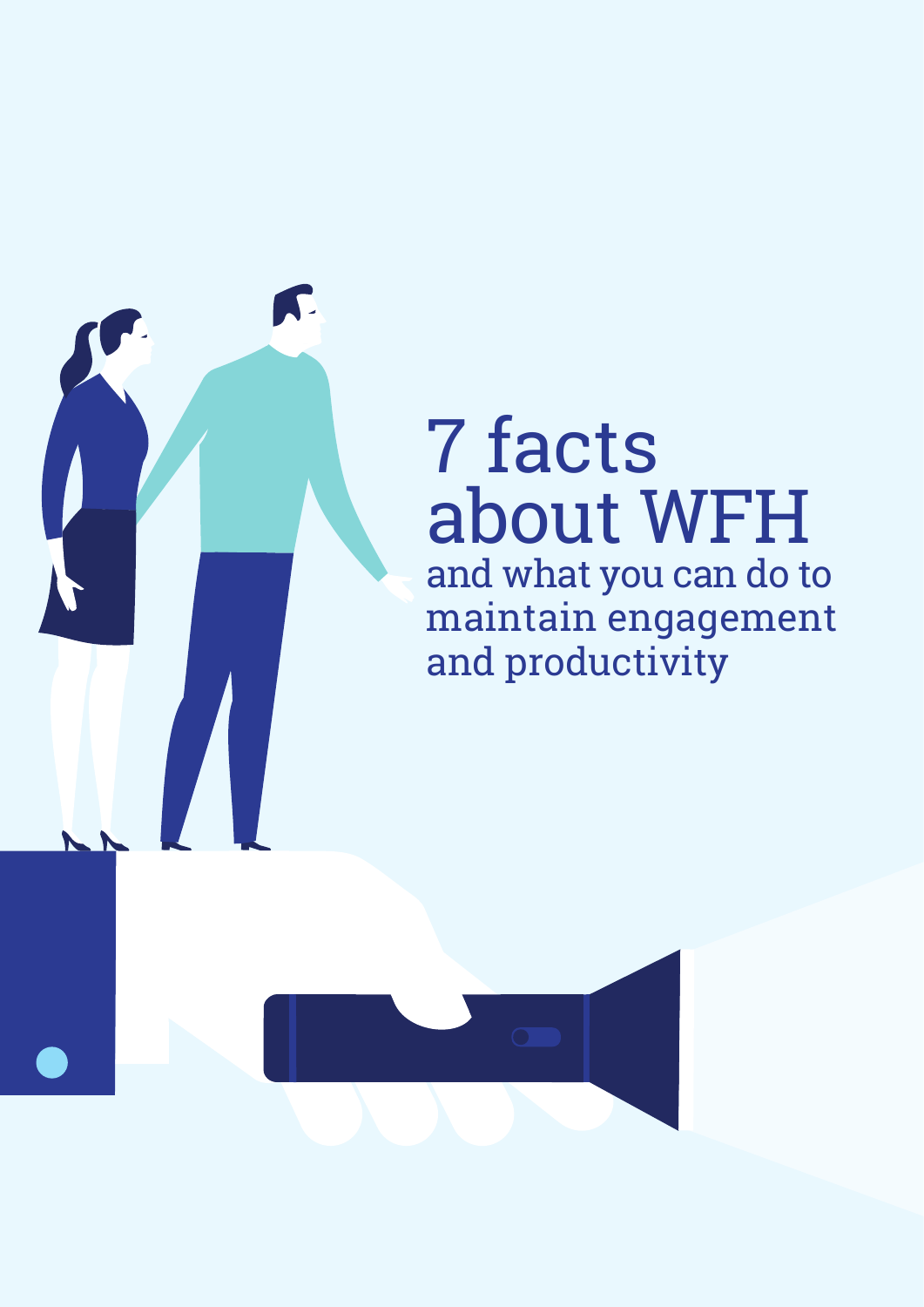

### Fact One

#### **There's a tendency for remote workers to feel shunned and left out**

Joseph Grenny and David Maxfield<sup>1</sup> carried out a study on remote working. 52% of the 1,153 respondents said that they work from home at least some of the time. Many of these participants also said that they feel their colleagues tend to not treat them equally. The study also found that there is a higher chance for remote workers to feel left out. They are also more likely to believe that they are being mistreated by colleagues. They worry specifically about co-workers saying bad things behind their backs, making changes to projects or plans without informing or consulting them, lobbying against them and not fighting for their priorities.

Remote workers report that workplace politics are more pervasive and difficult, and that conflicts are harder to resolve. When faced with workplace challenges, 84% of remote workers said the concern dragged on for a few days or more, and 47% said it went on for weeks or more.

## Our recommendations

- **•** Managers to check-in regularly and frequently with remote employees. Checking in consistently is key.
- **•** Reach out to individual team members regularly to solicit opinions on decisions.
- **•** The study mentioned above showed that a quarter of respondents felt managers who FaceTime were more successful. Hence video conferencing is strongly recommended.
- **•** Communication goes both ways; managers need to be good listeners.
- **•** Accessibility and availability are key for managers to maintain good morale and productivity with a remote workforce.
- **•** Prioritise relationships encourage teams to form personal bonds, use check in times to ask about aspects other than work, e.g. families and hobbies.
- **•** Managers to be comfortable using technology use more than the phone and email. Employ conferencing software and services such as Zoom, Skype, Teams, Slack etc.



#### **Managers tend to micromanage remote workers**

In their research publication on organisational culture and telecommuters' quality of work life and professional isolation, Susan J. Harrington and Julie Santiago have quoted Wiesenfeld, Raghuram & Garud<sup>2</sup>; The manager's sense of loss of control can result in excessive efforts to contact the employee, usually via phone or in person, or monitor the worker's efforts rather than outcomes (Wiesenfeld, Raghuram & Garud, 1999).

# Our recommendations

- **•** First things first don't worry about employees not working. A vast number of studies show that people tend to put in more hours when they work from home. Eg. Stanford economist Nicholas Bloom found in a study comparing traditional and remote employees that, overall, remote workers did 13% more work.
- **•** It is not realistic to expect remote employees to work set conventional hours, e.g. from 8am to 5pm. Flexible working hours is a major advantage for remote workers so it is natural for them to work non-conventional hours. Having said that it is reasonable to ask remote workers to be accessible for a few hours during standard office hours to overlap with other employees. The output and the number of hours put in (through timesheets) will help to measure their effectiveness and productivity.
- **•** Providing more autonomy is also key. This speeds up the process as team members do not need to ask their manager for sign offs on a constant basis (which could possibly take more time within a remote team). This also helps productivity as remote workers can keep working at non-conventional hours by exercising their own judgement.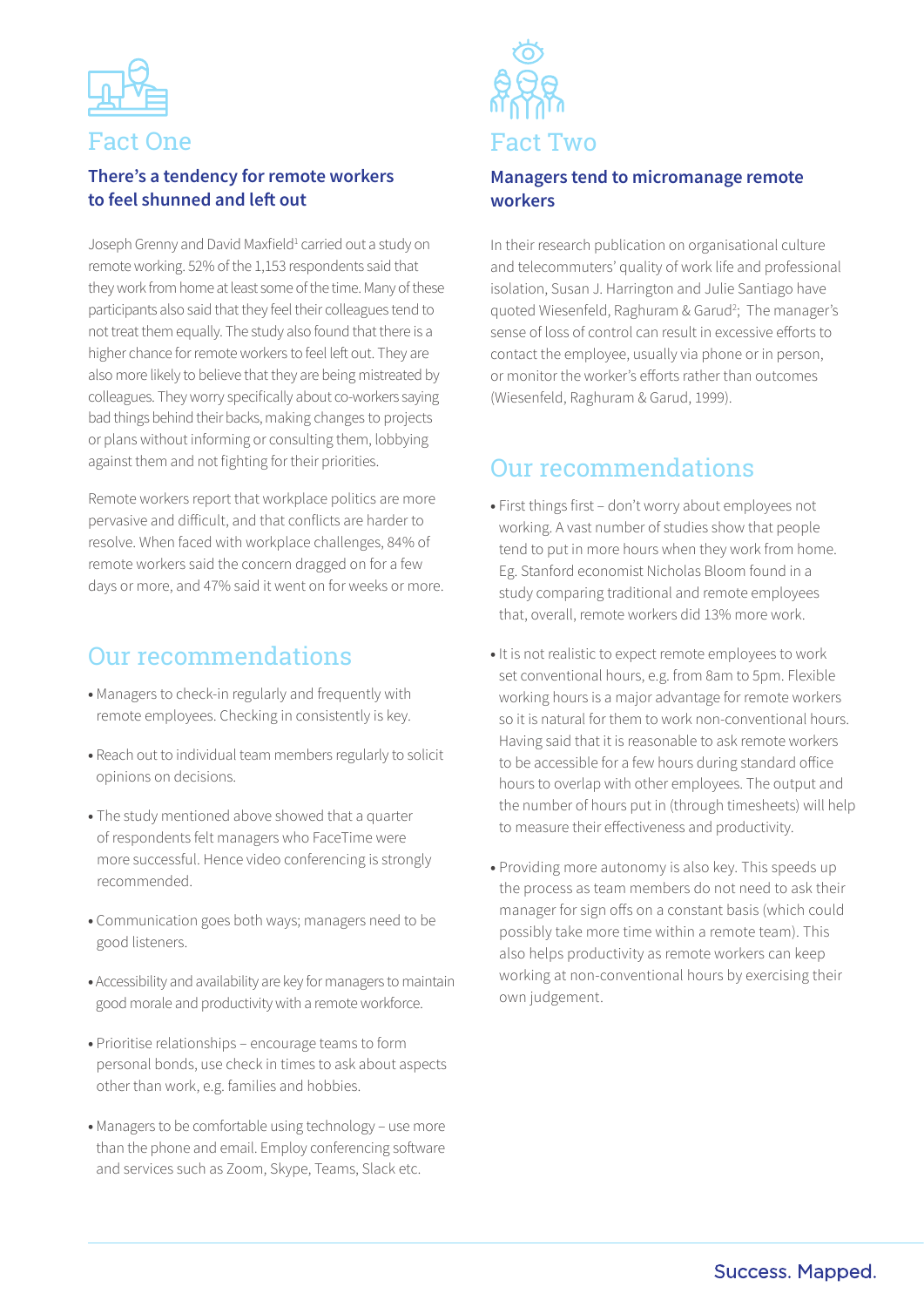

#### **A big plus for remote workers is that they can concentrate better at home due to fewer distractions, however communication technology can be distracting and disruptive**

76% of remote workers believe that they are more productive because there are no interruptions from colleagues. 69% said fewer meetings made for better productivity.<sup>3</sup>

75% of people who work remotely do so because there are fewer distractions<sup>4</sup>

Remote work statistics from 2018 show that the majority of people feel there are fewer distractions when working out of the office. Colleagues are obviously a big part of these distractions; 74% of those who responded said they work remotely to avoid colleague interruptions.

The Wundamail State of Remote Work 2019<sup>5</sup> study showed that 15% of respondents found communication technology distracting and 14% felt it was stressful.

# Our recommendations

- **•** Make expectations explicitly clear.
- **•** Plan out tasks and priorities for the team as much in advance as possible.
- **•** Educate remote workers on how to turn on notification preferences.
- **•** Keep communication structured (to a certain degree). Regular 'catch ups' at set times is recommended.



#### **Remote workers find it difficult to 'unplug' after work**

22% of remote workers say that they have trouble unplugging after work<sup>4</sup>

The flexible nature of remote work sometimes makes it difficult for employees to turn off and use their free time. Also, they may often feel a sense of gratitude or indebtedness to their employers in return for being able to work flexibly and remotely.

As a result, burn out and lack of or reduced productivity is a very real risk that employers should consider and try to mitigate.

# Our recommendations

- **•** Use timesheets so that managers can monitor the number of hours employees are putting in.
- **•** Some companies have their employees publish their work hours on collaboration platforms or intranets, and on their work calendars.
- **•** Managers should also keep an eye on correspondence time stamps.
- **•** Ask managers to lead by example with striking a balance between work and personal life.
- **•** Educate employees about the signs and consequences of burn out.
- **•** Hold regular team catch ups just to check in how everyone is doing, which could help employees who are feeling lonely (which exacerbates burn out).
- **•** Leaders to go beyond project updates and work-related conversations. Leaders need to know what is going on with their people beyond just their work.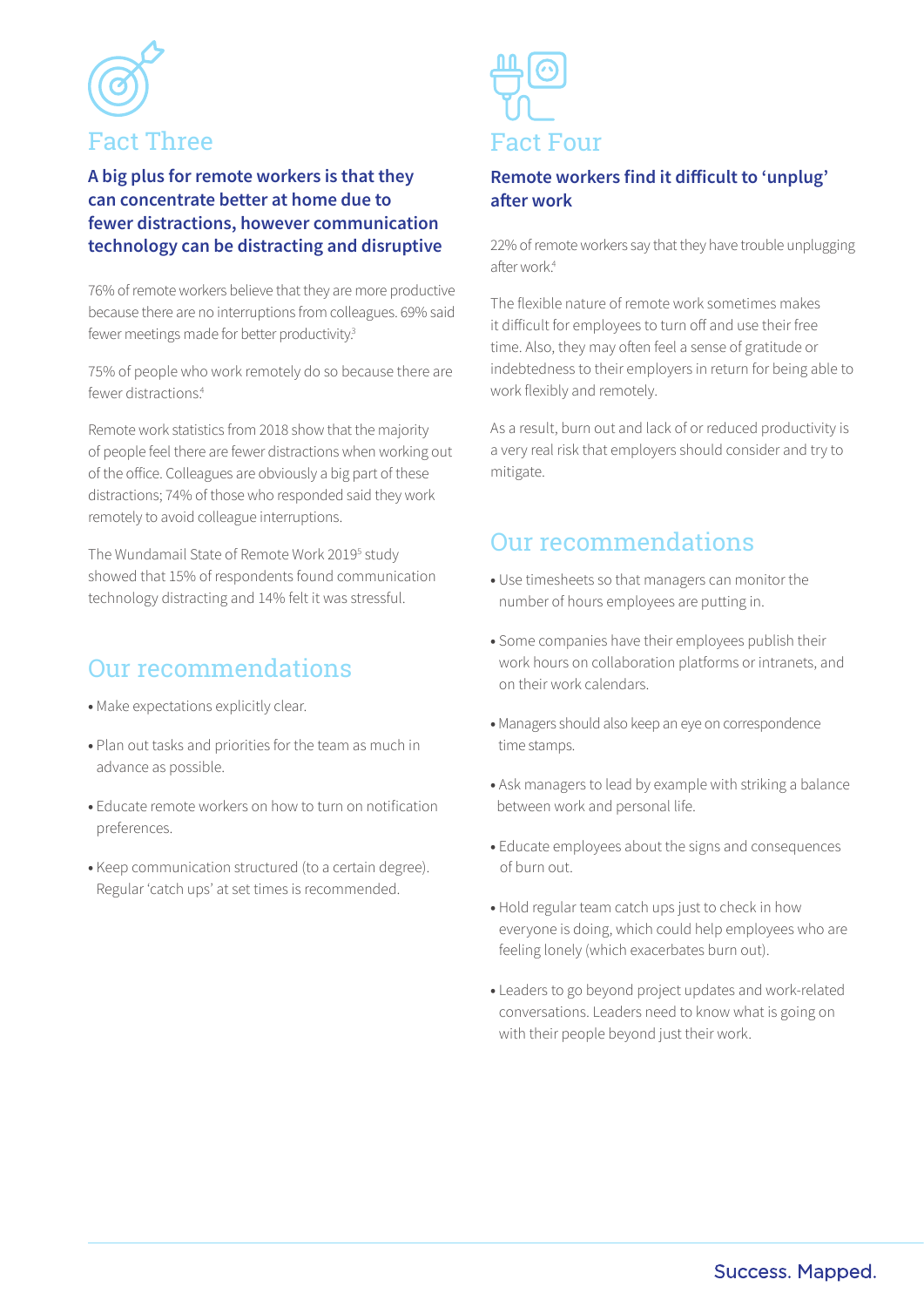

#### **Remote workers don't believe that their manager understands their role in a day-to-day capacity**

The Wundamail State of Remote Work 2019<sup>5</sup> reported that 55% of remote workers didn't believe their manager understands their day-to-day role. This finding highlights the effect that a consistent lack of communication and guidance can have on a remote workforce.

Karlyn Borysenko has also written an interesting perspective on the role of the manager, which reveals that 65% of people say they want more feedback from their boss. Karlyn goes on to explain that managers need to provide the structure and guidance that best allows their team to perform on an ongoing basis (excerpt below):6

'We've been trained to do this from the time we're small children – we look to our parents, our teachers, our extended family, and our friends to know what to do and what not to do. When you enter the workforce, you can't turn off 20+ years of programming – people want ongoing feedback.

"Someone has to be in charge of providing that guidance and saying it's everyone's responsibility isn't good enough. When something is everyone's responsibility, it's really no one's responsibility. So, it rests on managers to do it."

# Our recommendations

- **•** Managers to check in regularly and frequently with remote employees. Managers to ask employees about their day, their priorities and work plans. Listening is also a skill that needs to be employed.
- **•** Managers to be accessible and readily available as much as possible.
- **•** Think and discuss with employees about how their dayto-day role aligns with the bigger picture and goals of the organisation.



#### **Few employees have received workplace flexibility training**

Worldatwork carried out a survey on workplace flexibility and found that 88% of respondents said they have not received training on how to be successful as an employee with a flexible work arrangement.<sup>7</sup>

The study also found that on average, organisations only had informal or inconsistent flexible work arrangements that were not widely applied or communicated.

# Our recommendations

- **•** Create and communicate with all employees a guide to working from home that covers topics such as ergonomics, tips on productivity, health, wellbeing and safety etc.
- **•** Ensure employees have the required knowledge and training on critical platforms and software such as Zoom, Skype, Teams and Slack.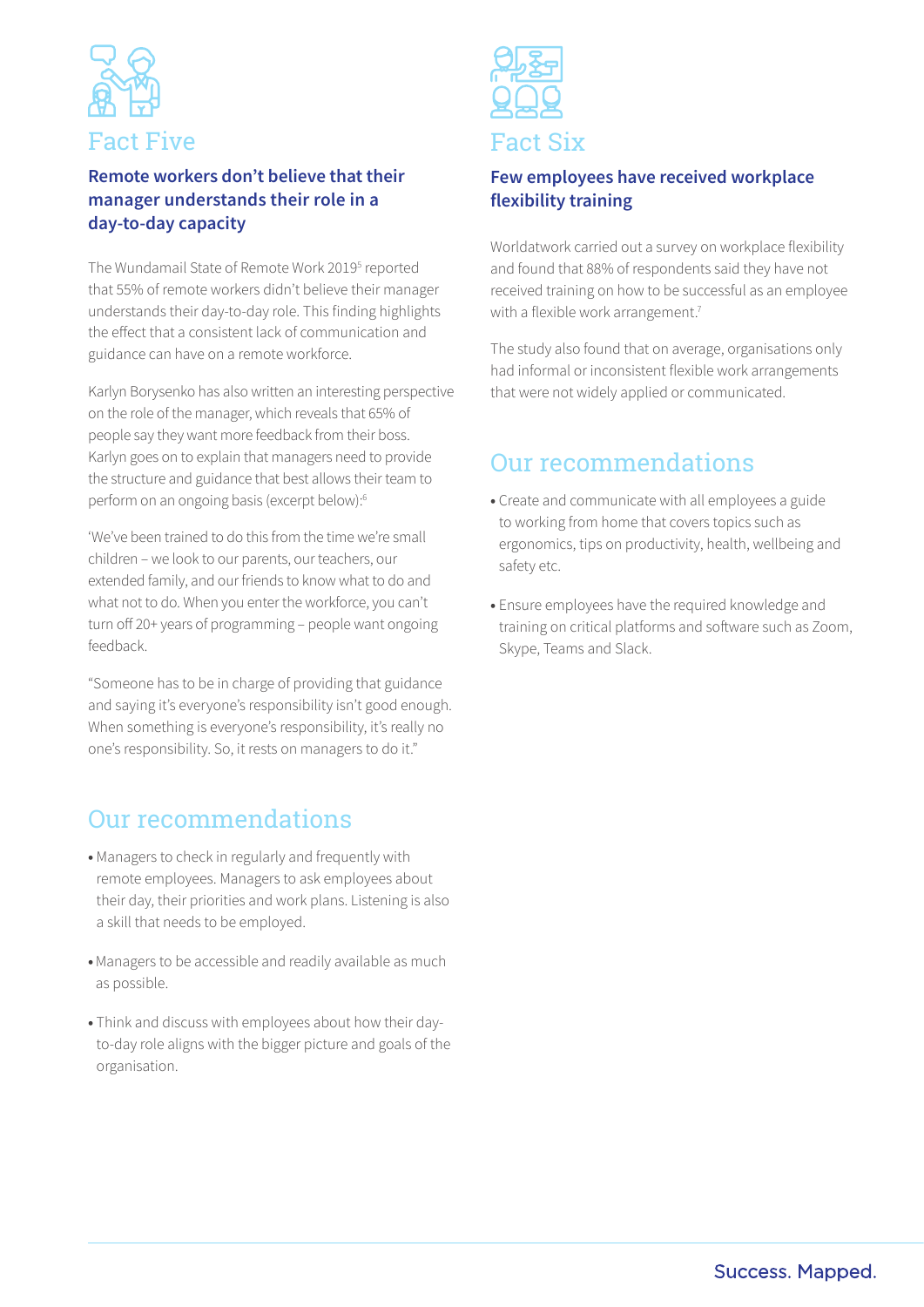

#### **Remote workers feel they're ignored and lack support from their manager**

The Wundamail State of Remote Work study found that 42% of remote workers feel they lack daily support from their managers.<sup>5</sup> Another study published by Gallup found that 40% of employees who reported that they were ignored also reported that they were actively disengaged with their work $8$ 

Of those who reported that their supervisor focused solely on their weaknesses, 22% reported active disengagement. Having that many negative, hostile, or miserable employees severely limits what a manager – or an organisation – can achieve.

# Our recommendations

**•** Build an online community through virtual team chats and video conferences such as Zoom. Encourage people to share ideas and offer feedback to each other through social media groups. Not only does this help them feel part of a team through active contribution, but when employees can see that managers value them individually, they're motivated to continue in that role.<sup>9</sup>

- **•** Ensure employees' efforts are recognised and valued, but also be specific about your feedback. Employee recognition goes without saying and should be applied in any organisation, but is particularly important for those working at home so they feel valued and visible.
- **•** Use "extreme ownership" to engage and motivate your team members. This can be done by encouraging all employees to own at least one area of the business. This ensures they will try their best to succeed, even if it requires going the extra mile.
- **•** Don't forget to have the "water cooler conversations" even though you aren't physically together.<sup>10</sup> Reach out to individual team members for their opinions or to simply chat about non-work related topics. One way that managers can help facilitate this is to set collaborative tasks and projects to encourage teams to stay connected. It's in our nature to be social, so don't forget the small things.

Implementing these practices are key to keeping your employees engaged and ensuring they have the most effective remote working experience.

As a leader, it's imperative you help your business adapt and properly prepare for this cultural shift. Now more than ever, it's time we get on with it.